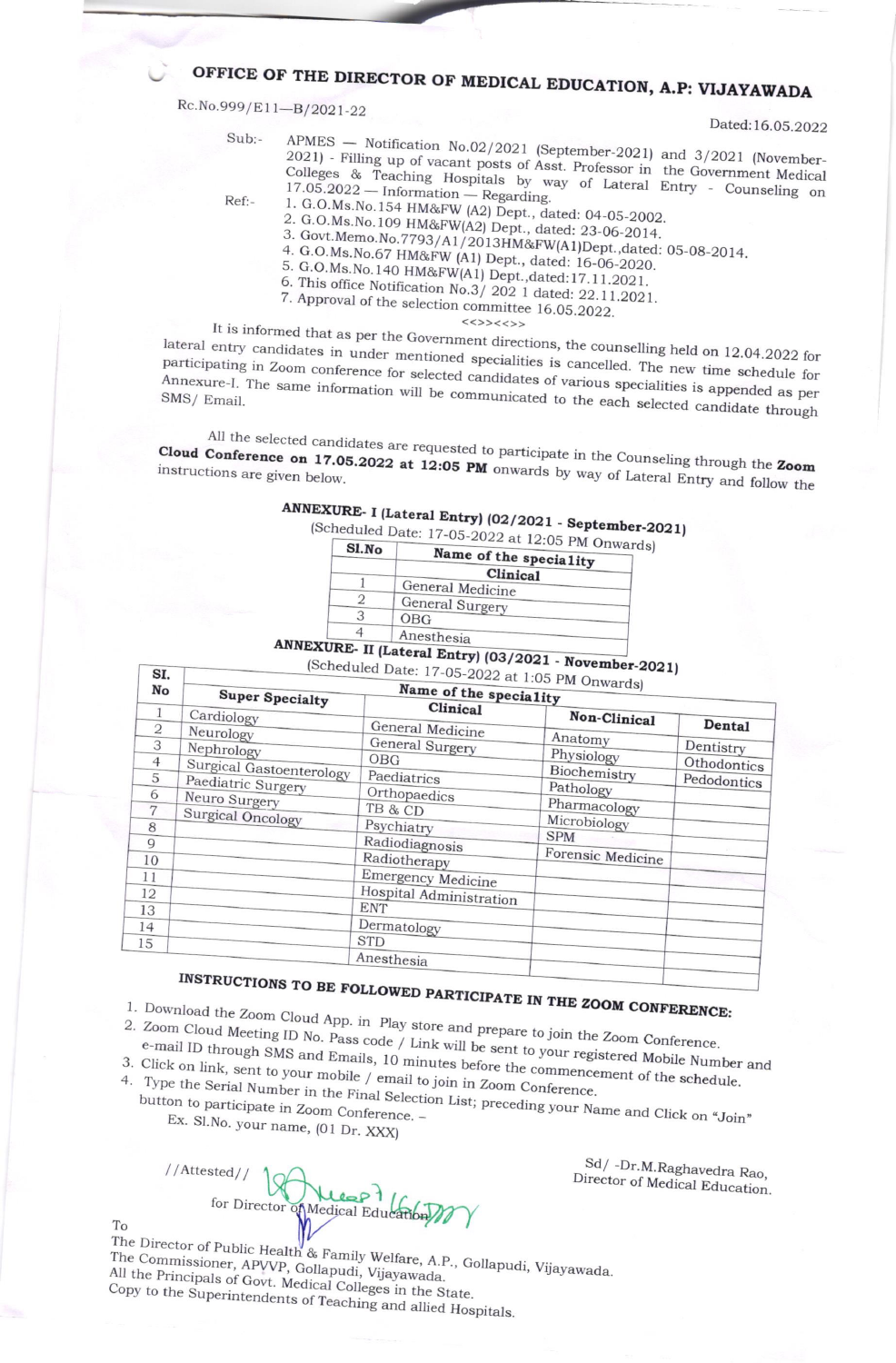Notification for Lateral Entry for the posts of Assistant Professors - September, 2O2l Notification No. 2/2021 Dated 21.09.2021

Provisional Selection List of Asst. Professor of General Medicine (Lateral Entry)

| Sl.No. | Priority | Appln I.D. No. Cycle | Roster Point |    | Name of selected candidate              | Social Status | Gender | Date of Birth |
|--------|----------|----------------------|--------------|----|-----------------------------------------|---------------|--------|---------------|
|        |          | 10022377135          |              | OC | Konathum Dr K N V RAJANI<br><b>DEVI</b> | $BC-D$        | Female | 28-08-1973    |
|        |          | 10022216009          |              | OC | ASULA SUNITHA                           | <b>OC</b>     | Female | 07-08-1981    |

No. Of Vacancies : 2

Sd/ - Dr.M.Raghavendra Rao Director of Medical Education

 $\frac{1}{t}$ .c.f.b.o//

)

familien